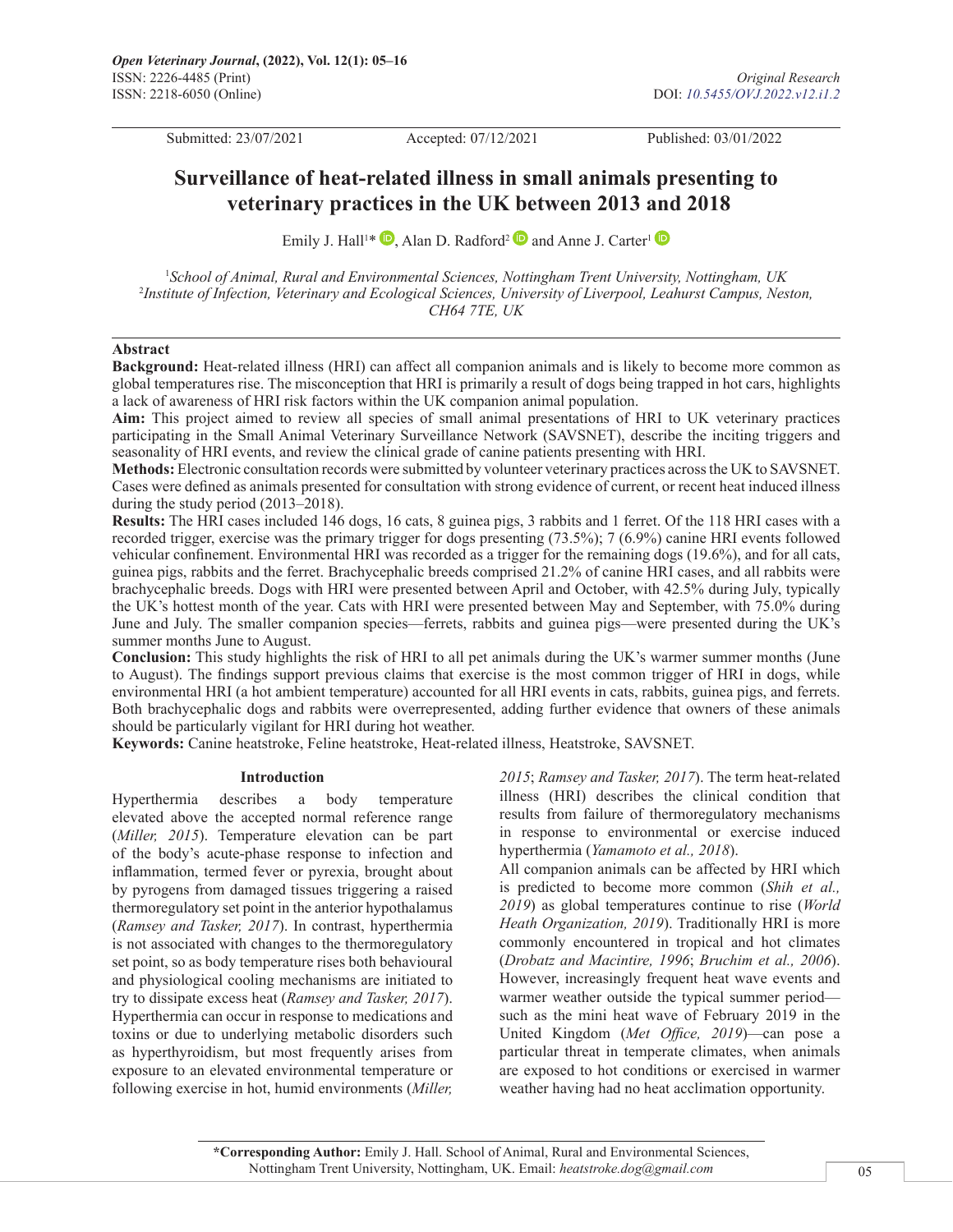There are two main etiologies for HRI (traditionally termed "heat stroke") defined by the source of the excess body heat; exogenous heat from exposure to high environmental temperatures (environmental HRI) or endogenous heat production resulting from strenuous exercise (exertional HRI) (*Bouchama and Knochel, 2002*). In human medicine, the two aetiologies affect different demographics of the population with environmental HRI most commonly affecting the very young or elderly (*Lewis, 2007*; *Duzinski et al., 2014*) and environmental HRI typically affecting young male athletes or those working in physically demanding industries (*Armstrong et al., 2007*; *Gauer and Meyers, 2019*). This information informs public health warnings aimed at reducing the incidence of HRI during hot weather, allowing targeted educational campaigns to be delivered to the different demographics with more effective messaging (*Lowe et al., 2011*). Companion animals can also experience environmental HRI and exertional HRI (*Drobatz and Macintire, 1996*; *Bruchim et al., 2006*; *Hall et al., 2020a*), with vehicular HRI identified as a subtype of environmental HRI that frequently affects dogs left in hot cars.

In the UK, the predominant public educational message warning of the dangers of hot weather for companion animals is the "Dogs Die in Hot Cars" campaign (*Duggal, 2018*; *Carter et al., 2020*), reminding dog owners of the potentially fatal consequences associated with entrapment in a hot vehicle—vehicular HRI. This has resulted in a misconception amongst some dog owners that their pet can only develop HRI following vehicular confinement, meaning they fail to recognise the potential danger of exercising their dog in hot weather (Hall *et al.*, 2020a). However, recent evidence suggests that vehicular HRI is one of the least common triggers of HRI in UK dogs (Hall *et al.*, 2020a). Exertional HRI occurs when an animal's body temperature exceeds thermoregulatory limits during or following exercise, and either exceeds the critical temperature threshold of 45°C, or remains above 43°C for sufficient duration to cause multi-organ damage (*Shapiro et al., 1973*). Exertional HRI accounted for around three quarters of the dogs presenting to UK primary-care veterinary practices for HRI treatment, while environmental HRI accounted for around 13% of events (Hall *et al.*, 2020a). The same study reported canine HRI following grooming, during hospitalisation at veterinary practices, following entrapment in a hot building, and due to blanket entrapment.

The public misconception that HRI is triggered primarily as a result of dogs being trapped in hot cars, highlights a lack of awareness of HRI risk within the UK companion animal population. Hall *et al.* (2020a) suggest that some HRI events may go unrecognised due to a lack of awareness of the wider risk factors and potential triggers of canine HRI, meaning the true incidence may be much higher. These findings highlight the need for better public awareness of HRI risk to all

animals, as climate change will increase the likelihood of all forms of HRI in humans and animals.

Rabbit owners are also warned of the threat of HRI to rabbits housed in outdoor runs during summer months (*RAWF, 2015*). Advice suggests hutches are moved into the shade and rabbits are provided with constant access to fresh water. Rabbits should be checked more frequently in hot weather to ensure animals can be cooled as soon as possible should HRI develop (*RAWF, 2017*). The literature relating to HRI in rabbits is mostly limited to experimental models, but young male rabbits have reportedly been found dead due to acute "heat stroke" in Spain during the spring and summer months (*Espinosa et al., 2020*). Rabbits are known to be susceptible to HRI due to having limited functional sweat glands and limited ability to disperse excess body temperature (*Elnagar, 2010*). Cats and ferrets are known to be at risk of HRI due to accidental entrapment in clothes driers (*Harris, 2015*) but could potentially be at risk from environmental HRI if restricted to a hot enclosure or trapped in a hot environment.

The Small Animal Veterinary Surveillance Network (SAVSNET) provides the opportunity to review individual consultation records for companion animals presenting to UK veterinary practices. The SAVSNET database has been used to explore a range of diseases in companion animals including the seasonality and geographical distribution of blowfly myiasis in pet rabbits (*Turner et al., 2018*), and to determine the etiological agent responsible for a national outbreak of acute gastrointestinal disease in UK dogs during 2020 (*Radford et al., 2021*). The SAVSNET database is, therefore, an ideal tool to investigate HRI in companion animals presenting to UK veterinary practices.

This project aimed to review small animal presentations of HRI to UK veterinary practices participating in the SAVSNET program, describe the inciting triggers and seasonality of HRI events for all companion animal species, and review the clinical grade of canine patients presenting with HRI.

### **Materials and Methods**

# *Data extraction and inclusion criteria*

Electronic consultation records were submitted by volunteer veterinary practices across the UK to SAVSNET. A full description of the data collection protocol has been described elsewhere (Sánchez-Vizcaíno *et al.*, 2017). Following owner consent to participate in the project, participating practices submitted data collected from each booked consultation. Data were collected at the end of the consultation. including consultation date, information about the animal (species, breed, sex, neuter status, age, owner's postcode), and free text clinical narratives which are anonymized to remove most personal identifiers prior to use in research (such as names of the animal or owner).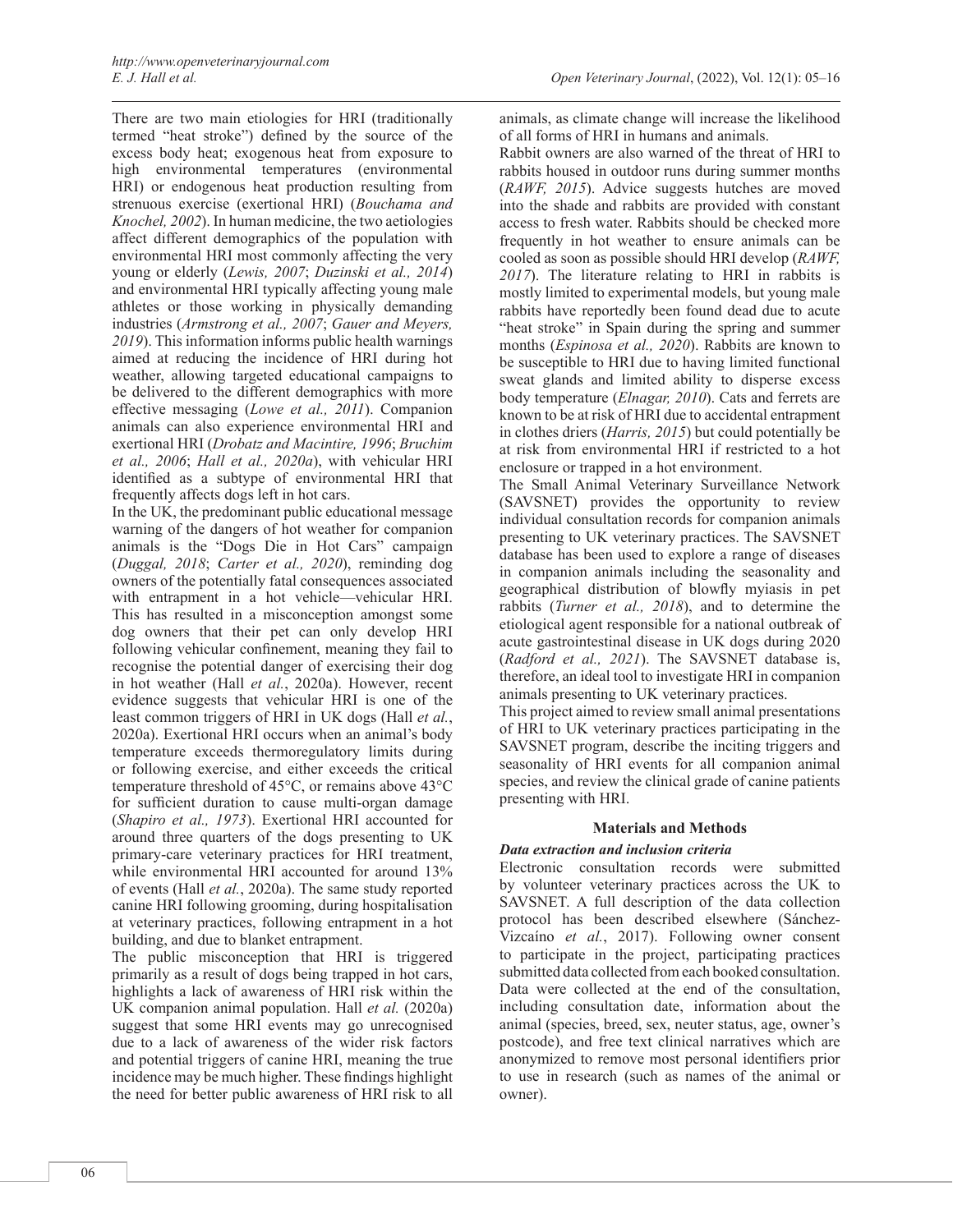Cases were defined as animals presented for consultation with strong evidence of current, or recent (within two calendar months of presentation) heat induced illness during the study period (January 1, 2013 to December 31, 2018), in order to explore the seasonality and triggers for HRI. As HRI is not a definitive diagnosis that can be confirmed through objective diagnostic testing, the definition needed to be broad enough to include diagnosis based on the animal's recent history and the veterinary practitioner's clinical conclusions (Hall *et al.*, 2020b). The final HRI case definition included any animal with a final diagnosis of heatrelated disease (including terms such as heat stroke, heat exhaustion or overheating) as recorded by the veterinary practitioner, and/or a history of clinical signs typical of HRI (see below) developing specifically after exposure to a hot environment, physical activity or both. Exclusion criteria included HRI or a synonym being listed only as one of a differential list rather than the primary diagnosis.

Clinical signs typical of HRI (*Bruchim et al., 2017a*; *Hall et al., 2021*);

- panting excessively or continuously despite removal from heat/cessation of exercise
- collapse not subsequently attributed to another cause (e.g., heart failure, Addison's)
- stiffness, lethargy or reluctance to move<br>gastrointestinal disturbance
- gastrointestinal disturbance including hypersalivation, vomiting or diarrhea
- neurological dysfunction including ataxia, seizures, obtunded status, coma or death
- hematological disturbances including petechiae or purpura.

Anonymized clinical narratives were filtered to identify consultations referencing HRI using regular expressions to detect HRI terms and their synonyms: heat stroke, heatstroke, heat-stroke, heat exhaustion, heat stress, hyperthermia, overheated. When applied to the full SAVSNET database, the search strategy identified 296 potential HRI consultations. These data were manually checked by two authors (EH and AC), identifying 175 consultations (59.1% of those extracted) that satisfied the case definition. One animal was identified with two consultations dated 2 weeks apart relating to the same HRI event; the clinical narrative confirmed the later date was a follow up appointment thus only the first consultation was retained. The final dataset therefore consisted of 174 companion animals presenting with HRI (Fig. 1).

# *Animal data*

For each animal included in the study, the unique consultation number was used to extract the rest of the animal's information. This included: partial postcode of the owner, species, breed, sex, neuter status, date of consultation, and date of birth. The study population included dogs, cats, rabbits, guinea pigs and ferrets. Age was calculated as the difference in years between the date

of consultation and the animal's date of birth. Where no date of birth was recorded the age was categorized as "unrecorded." Dogs, cats and rabbits were categorized into breed types including both named purebred and designer crossbreeds (known crossbreds with contrived names, e.g., Cockapoo, Labradoodle), "crossbred" or "unrecorded" if no breed was entered. Breed terms were also used to categorize cats, dogs and rabbits by skull shape into three groups "brachycephalic" (including all brachycephalic purebreds as defined by Hall *et al.* (2020b), "not brachycephalic" (including all non-brachycephalic purebreds) and "unknown" (all unknown crossbreds and unrecorded breeds). Animals were further classified by sex (male or female) and neuter status (entire or neutered).

# *Seasonality*

The seasonality of HRI was evaluated by calendar month for all animals; the date of consultation was used to determine the month of the HRI event. Where animals were presented more than 24 hours after the onset of clinical signs, or for a follow up appointment the month of the event was estimated using the clinical narrative (e.g., check following heat stroke last month), or if this was not possible, categorized as "unrecorded." *HRI event data*

A manual review of the clinical narrative data was undertaken to identify the inciting event leading to a HRI presentation. Where no information was recorded regarding the events leading up to the HRI presentation, the cause was recorded as "unknown." If the narrative recorded a history of physical activity (including any form of physical exertion from walking, to running or play) prior to the onset of clinical signs the cause was recorded as "exertional." Any narrative recording a history of being in a hot environment was recorded as "environmental," and the category "vehicular" recorded for any events following confinement in a vehicle or caravan.

The clinical narrative data were manually reviewed to extract the approximate delay between inciting event and presentation to the veterinary clinician for the consultation. Animals presenting as an emergency or with minimal delay after the onset of clinical signs were categorized as "same day." Those presenting between 12 and 24 hours after the onset of clinical signs were categorized as "next day." Those presenting more than 24 hours after the onset of clinical signs were categorized as "over 24 hours." Where an animal was presented for a follow up appointment to check progress after a previous HRI event this was categorized as a "follow up."

For animals presented on the same day as the HRI event, where a presenting temperature measurement was recorded, this was manually extracted and where necessary converted to °C. If no temperature was recorded this was categorized as "not recorded." Temperatures were not extracted for animals presented 24 hours or later or presenting for a "follow up"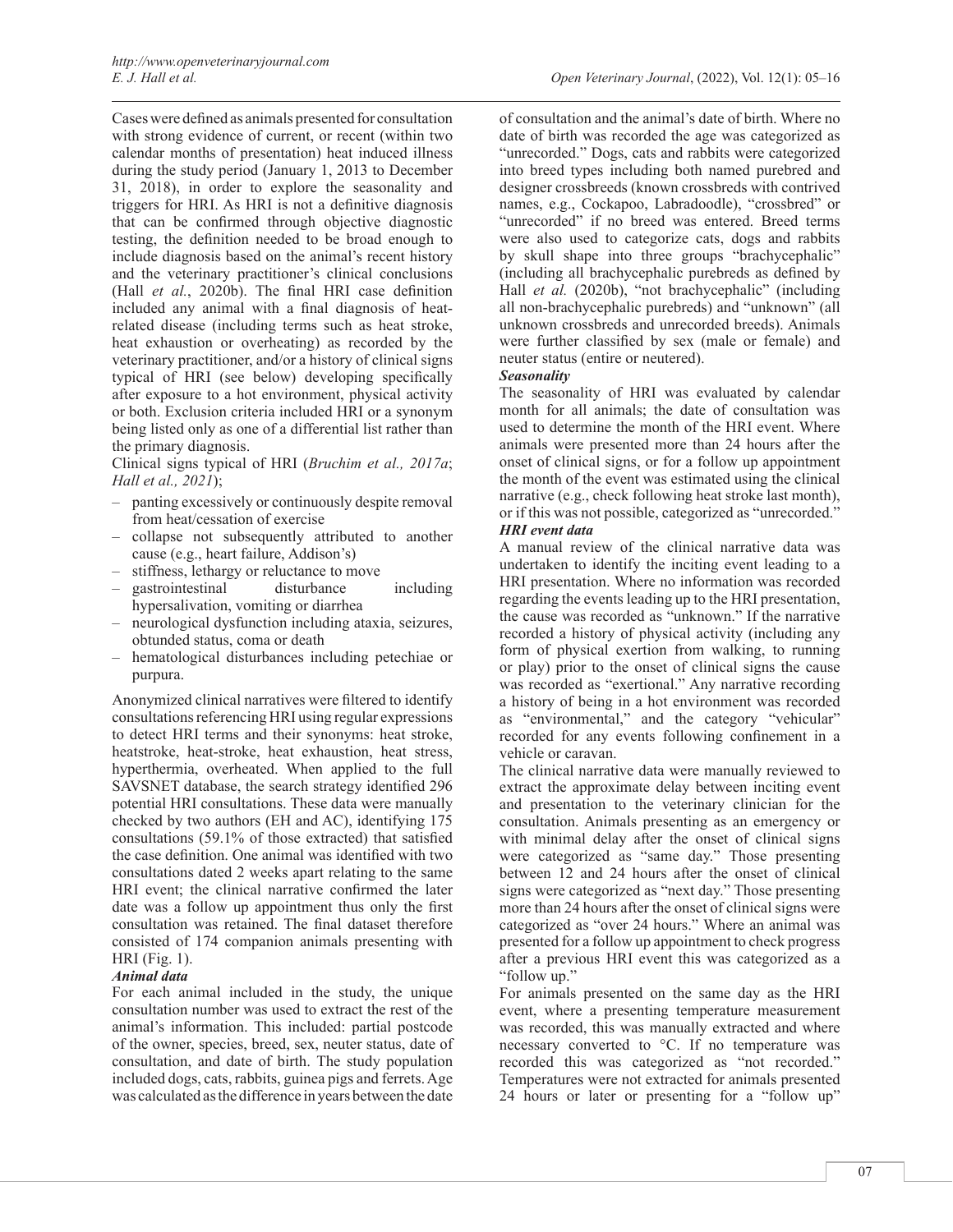

**Fig. 1.** Process for extraction of heat related illness consultations from the SAVSNET database.\

appointment, as this study focused on the initial presentation.

### *Clinical grade*

The clinical signs reported to be present at the time of the HRI event were manually extracted from the clinical narrative. Where animals presented for a follow up appointment, if the narrative included historical signs from the event these were included, but not clinical signs present at the time of the follow up appointment. The presenting clinical signs were used to retrospectively apply the VetCompass Clinical Grading Tool for HRI in dogs (*Hall et al., 2021*), in order to grade the severity of HRI present in the canine patients in the study population.

# *Statistical analysis*

Data were extracted and cleaned using Microsoft Excel (Office 365). Descriptive statistics were used to characterize key demographic variables of the animals presenting with HRI, inciting cause of HRI events, and presenting clinical signs. The SAVSNET database collects data from individual booked consultations, but not individual animal patient records. Thus, the dataset generated cannot be used to estimate incidence, as it is likely other HRI events occurred, but were not included in the dataset. As the SAVSNET demographic data includes animals on the basis of presenting for a booked consultation during the 5-year study period, there is no way of confirming which animals died within that period, and animal age is calculated using the median age if an animal presented for multiple

consultations. For this reason, multivariable risk analysis was not attempted. Canine and feline HRI case distributions were compared to both the 5 year SAVSNET demographic and open access datasets from the VetCompass programme (*Royal Veterinary College, 2019*), as the VetCompass datasets represent the same population of companion animals (animals presented to a UK veterinary practice during the same time period), but include animals not presented for a booked consultation (e.g., healthy animals that have not needed veterinary treatment) so provide a reasonable estimate of population level demographics for the two species.

For canine patients, the percentage of HRI cases from the most frequent breed types and age categories were compared with the demographic data from 3,359,620 dogs recorded in the SAVSNET database between 2013 and 2018, and 905,543 dogs presenting to primary-care veterinary practices during 2016 using VetCompass data from Hall *et al.* (2020b). For feline patients, the percentage HRI cases from each age category were compared with the demographic data from 1,349,621 cats recorded in the SAVSNET database between 2013 and 2018, and 285,547 cats presenting to primary-care veterinary practices during 2013 using VetCompass data from O'Neill *et al.* (2020). The Chi-squared test was used to compare the percentage of HRI cases in each category with the percentage of the total VetCompass population in each category using Epi Info 7 (*Dean et al., 2014*). Statistical significance was set at  $p < 0.05$ .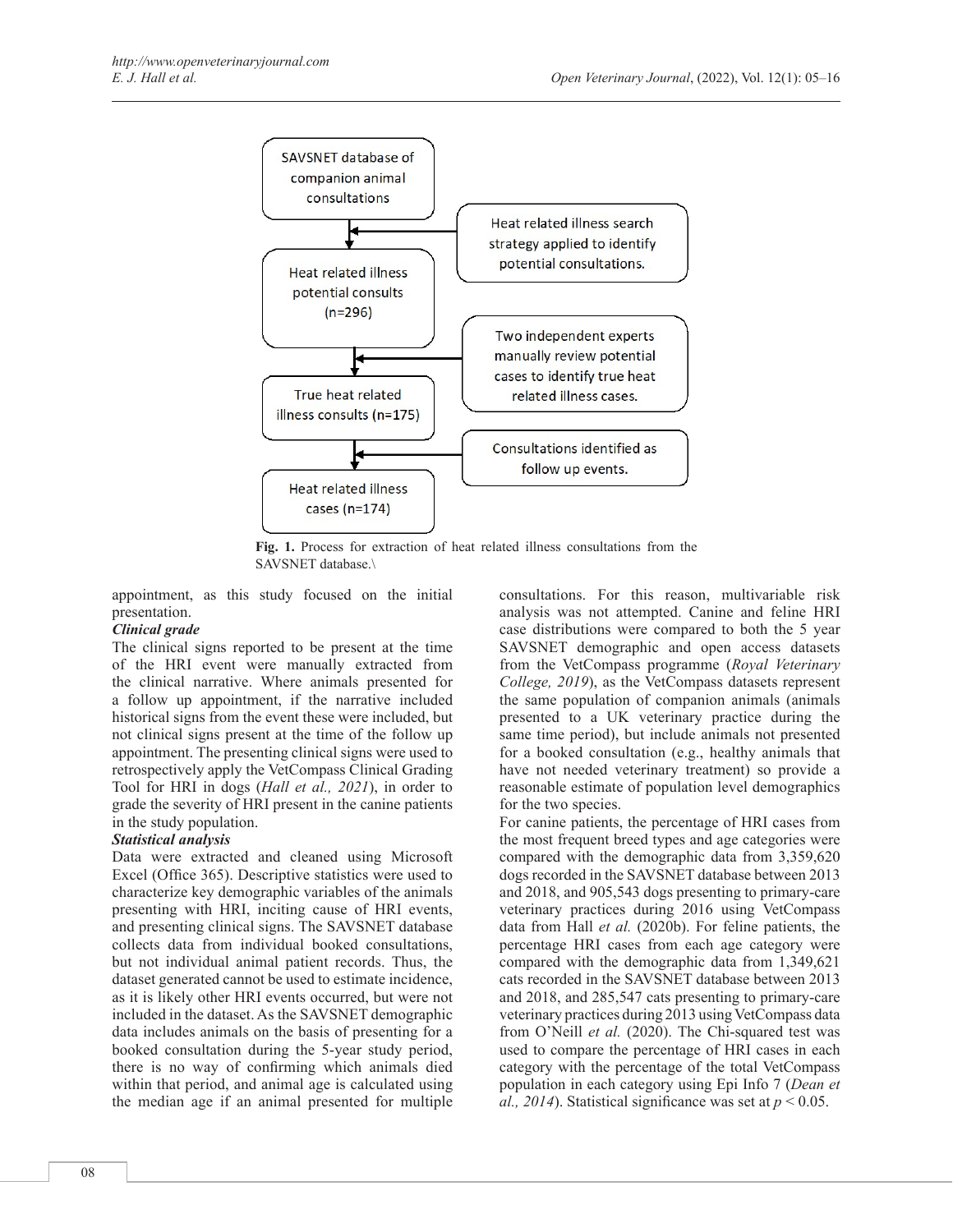**Table 1.** Age distribution of dogs presenting with HRI to veterinary practices participating in SAVSNET from 2013 to 2018, compared to the ages of dogs from the overall SAVSNET population demographic and dogs under primary-veterinary care in 2016 from the VetCompass programme.

| Age             | <b>Number of HRI</b><br>cases $(n = 146)$ | Percentage of<br>all HRI cases<br>(%) | Percentage<br>of SAVSNET<br>demographic $(\% )$ | <b>Percentage of VetCompass</b><br>demographic $(\% )$ |
|-----------------|-------------------------------------------|---------------------------------------|-------------------------------------------------|--------------------------------------------------------|
| $\leq$ years    | 29                                        | 19.86                                 | 23.85                                           | 25.89                                                  |
| $2 - 4$ years   | 28                                        | 19.18                                 | 14.33                                           | 19.68                                                  |
| $4 - 6$ years   | 35                                        | 23.97                                 | $13.40*$                                        | 15.46*                                                 |
| $6 - 8$ years   | 19                                        | 13.01                                 | 13.19                                           | 12.52                                                  |
| $8 - 10$ years  | 10                                        | 6.85                                  | $12.74*$                                        | 10.05                                                  |
| $10 - 12$ years | 11                                        | 7.53                                  | 11.14                                           | 7.32                                                   |
| $\geq$ 12 years | 11                                        | 7.53                                  | 11.35                                           | 7.71                                                   |
| Unrecorded      | 3                                         | 2.05                                  |                                                 | 1.37                                                   |

Significant difference between HRI case population and SAVSNET or VetCompass demographic population indicated by  $p \leq 0.05$ .

# *Ethical approval*

Ethical approval for the SAVSNET project was awarded by University of Liverpool's independent Research Ethics Committee. This specific project was approved by the Nottingham Trent University School of Animal, Rural and Environmental Sciences Ethical Review Group (ref ARE635).

#### **Results**

A total of 174 HRI cases were identified within the SAVSNET database from primary-care veterinary consultations conducted between 2013 and 2018. The HRI cases included 146 dogs, 16 cats, 8 guinea pigs, 3 rabbits, and 1 ferret.

### *Case demographic*

The canine patients included 75 females (43 neutered) and 71 males (39 neutered) and were aged 0.2–18.8 years old (median = 4.7 years, interquartile range (IQR)  $= 2.5 - 7.6$  years). The distribution of ages is shown in Table 1, with dogs aged 4–<6 years old overrepresented compared to the overall distribution of ages within the wider UK dog population (dogs presenting to primarycare veterinary practices in 2016 from the VetCompass programme).

The 146 canine HRI patients included 111 purebred dogs from 44 different breed types, 30 crossbreed dogs, 4 designer crossbreed dogs and 1 dog with no breed recorded in the electronic consult record. The 12 breed types with the highest number of cases are presented in Table 2. The Springer Spaniel, Cavalier King Charles Spaniel, French Bulldog, English Bull Terrier, Weimaraner and British Bulldog were overrepresented compared to the VetCompass demographic population from 2016. There were 31/164 (21.2%) canine HRI cases with a brachycephalic skull shape, 84 (57.5%) with a non-brachycephalic skull shape.

The 16 feline patients with HRI included 11 females (2 entire) and 5 males (1 entire). There were 10 domestic

short haired cats, 3 domestic long hair, 1 Bengal, 1 crossbreed and 1 with cat with no breed recorded. The feline HRI cases were aged 0.4–19 years old (median  $= 10.4$  years, IQR  $= 4.6 - 14.2$  years). The distribution of ages is shown in Table 3, cats aged over 15 years old were overrepresented compared to the overall distribution of ages within the wider UK cat population (cats presenting to primary-care veterinary practices in 2013 from the VetCompass programme).

The guinea pig patients were aged 1–6 years old (median = 1.5 years) and included five females and three males. The rabbits were aged 0.6–4.2 years old, included one female and two males, and were all brachycephalic breeds (two lionheads and one miniature lop). The ferret was a 9-year-old neutered male.

# *HRI triggers*

The clinical narrative did not include details of the inciting event or trigger of the HRI event for 56/174 (32.2%) cases; 44/146 (30.1%) of dogs, 10/16 (62.5%) of cats, 1/8 (12.5%) of guinea pigs, 1/3 (33.3%) of rabbits. Of the remaining 118 HRI cases with a recorded trigger, exertional HRI was the primary trigger for dogs with 75/104 (73.5%) events triggered by exercise, whilst 7 (6.9%) followed canine confinement in a hot vehicle. Environmental HRI was recorded as a trigger for the remaining 20/104 (19.6%) dogs, and for all cats  $(n=6)$ , guinea pigs  $(n=7)$ , rabbits  $(n=2)$  and the ferret  $(n = 1)$ .

# *HRI seasonality*

Dogs with HRI were presented between April and October, with 62/146 (42.5%) presented during July, typically the UK's hottest month. Cats with HRI were presented between May and September, with 12/16 (75.0%) presented during June and July (six presented each month). The smaller companion species—ferrets, rabbits and guinea pigs—were presented during the UK's summer months June to August (Fig. 2).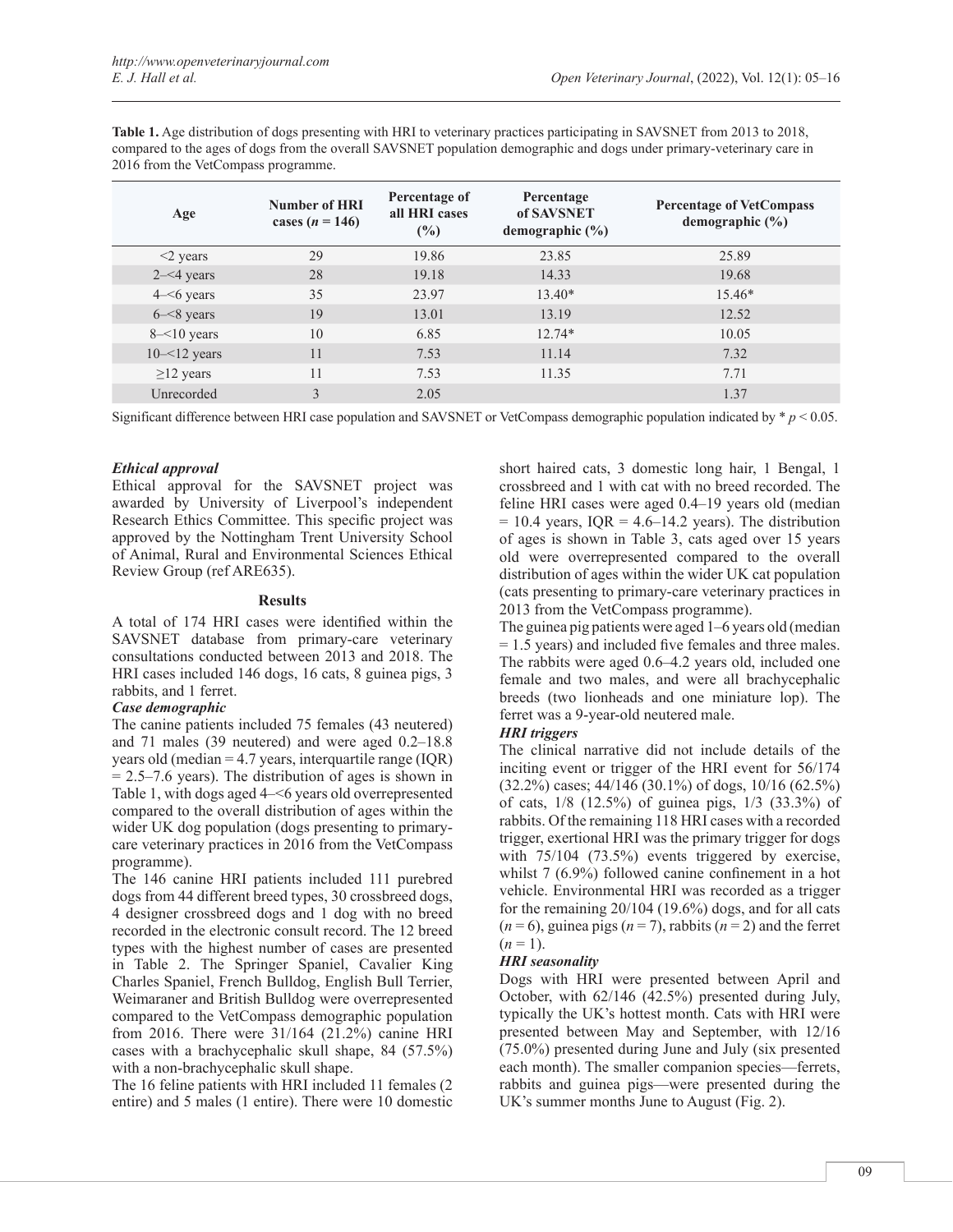**Table 2.** The frequency of dog breed types presenting with HRI to veterinary practices participating in SAVSNET from 2013 to 2018, compared to the breed type percentage in dogs from the overall SAVSNET population demographic and dogs under primary-veterinary care in 2016 from the VetCompass programme.

| <b>Breed Type</b>             | Number of HRI<br>cases ( <i>n</i> = 146) | Percentage of all<br>HRI cases $(\% )$ | Percentage<br>of SAVSNET<br>demographic $(\% )$ | Percentage of<br><b>VetCompass</b><br>demographic $(\% )$ |
|-------------------------------|------------------------------------------|----------------------------------------|-------------------------------------------------|-----------------------------------------------------------|
| Crossbreed                    | 30                                       | 20.55                                  | 16.21                                           | 21.42                                                     |
| Springer Spaniel              | 11                                       | 7.53                                   | 1.12                                            | $2.23*$                                                   |
| Cavalier King Charles Spaniel | 8                                        | 5.48                                   | $2.43*$                                         | $1.91*$                                                   |
| Cocker Spaniel                | 8                                        | 5.48                                   | 5.75                                            | 3.55                                                      |
| French Bulldog                | 7                                        | 4.79                                   | $1.27*$                                         | $1.81*$                                                   |
| Labrador Retriever            | $\tau$                                   | 4.79                                   | 9.98*                                           | 6.62                                                      |
| Staffordshire Bull Terrier    | $\tau$                                   | 4.79                                   | 3.6                                             | 5.86                                                      |
| Border Collie                 | $\overline{4}$                           | 2.74                                   | 3.41                                            | 2.47                                                      |
| English Bull Terrier          | $\overline{4}$                           | 2.74                                   | $0.31*$                                         | $0.07*$                                                   |
| Jack Russell Terrier          | $\overline{4}$                           | 2.74                                   | 5.44                                            | 5.35                                                      |
| Boxer                         | 3                                        | 2.05                                   | 1.25                                            | 1.04                                                      |
| Weimaraner                    | 3                                        | 2.05                                   | $0.34*$                                         | $0.27*$                                                   |
| <b>British Bulldog</b>        | $\overline{2}$                           | 1.37                                   | 0.82                                            | $0.36*$                                                   |

Significant difference between HRI case population and SAVSNET or VetCompass demographic population indicated by  $p < 0.05$ .

**Table 3.** Age distribution of cats presenting with HRI to veterinary practices participating in SAVSNET from 2013 to 2018, compared to the ages of cats from the overall SAVSNET population demographic and cats under primary-veterinary care in 2013 from the VetCompass programme.

| Age             | <b>Number of HRI cases</b><br>$(n=16)$ | Percentage of all HRI<br>cases $(\% )$ | Percentage<br>of SAVSNET<br>demographic $(\% )$ | Percentage of<br><b>VetCompass</b><br>demographic $(\% )$ |
|-----------------|----------------------------------------|----------------------------------------|-------------------------------------------------|-----------------------------------------------------------|
| $\leq$ years    | 3                                      | 18.75                                  | 27.35                                           | 37.00                                                     |
| $3 - 6$ years   | 2                                      | 12.5                                   | 16.5                                            | 20.97                                                     |
| $6 - 9$ years   | $\mathfrak{D}$                         | 12.5                                   | 15.14                                           | 13.37                                                     |
| $9 - 12$ years  | $\overline{2}$                         | 12.5                                   | 13.95                                           | 9.48                                                      |
| $12 - 15$ years | 3                                      | 18.75                                  | 12.69                                           | 7.91                                                      |
| $\geq$ 15 years | $\overline{4}$                         | 25.00                                  | 14.37                                           | $7.82*$                                                   |

Significant difference between HRI case population and SAVSNET or VetCompass demographic population indicated by  $p < 0.05$ .

For the canine HRI events, exertional HRI occurred from April to October, environmental HRI occurred from April to September, and vehicular HRI occurred from June to September (Fig. 3).

#### *Clinical presentation*

The HRI events included 78 consultations performed on the same day as the event, 37 consultations on the next day after the event, and 30 consultations over 24 hours after the event. There were an additional 29 events recorded as repeat or follow up consultations following previous treatment for HRI. Eight electronic consultation records reported an outcome of death

(three guinea pigs and five dogs), of which five were euthanased (two guinea pigs and three dogs).

No presenting clinical signs were recorded in the clinical narrative of 16/174 HRI consultations, 14 of which were follow up appointments. The remaining 158 HRI consultations had at least one clinical sign recorded. The most frequently recorded clinical signs were abnormal breathing (*n* = 76, 48.1%), lethargy (*n* = 66, 41.8%) and collapse (*n* = 50, 31.6%), with other clinical signs reported in Table 4.

Of the animals presented on the day of the event, 57/78 (73.1%) had a rectal temperature recorded. Reported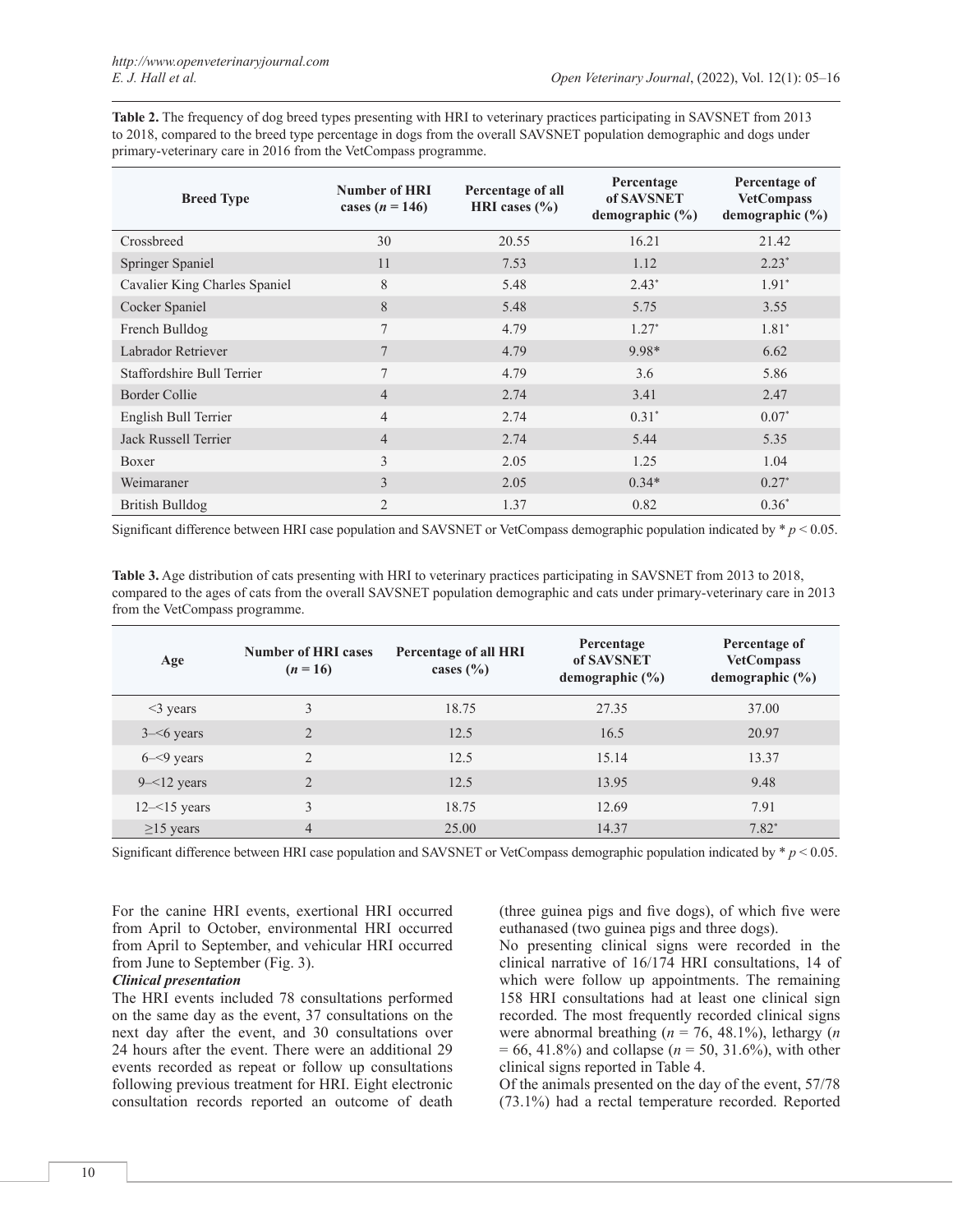

**Fig. 2.** Number of heat related illness (HRI) consultations recorded for companion animals presenting to primary-care veterinary practices participating in SAVSNET in the UK from 2013-2018 by species.

canine rectal temperatures ranged from 35.7°C to  $>43.0$ °C (mean 39.6°C, SD 1.5°C). Using the normal reference range of 37.2°C–39.2°C (*Konietschke et al., 2014*), 2/52 (3.8%) were hypothermic on presentation and 28/52 (53.8%) dogs were hyperthermic, of which eight dogs had temperatures ≥41°C and two ≥43°C.

#### *Canine clinical HRI grade*

The VetCompass Clinical Grading Tool for HRI in Dogs was retrospectively applied to the canine HRI cases from the SAVSNET database presenting on the same day as the HRI event. Overall, 43/134 (32.1%) of the classified HRI events were graded mild, 72/134 (53.7%) were graded moderate, and 19/134 (14.2%) were graded severe. Of the five canine HRI cases with a fatal outcome recorded, four were graded as severe HRI. One dog was euthanased with only moderate clinical signs recorded, but was presented several days after the HRI event and was aged 18.8 years old.

### **Discussion**

This is the first study to report surveillance of HRI in all companion mammal species presenting to UK veterinary practices. Dogs accounted for 83.9% of the HRI cases in the SAVSNET database from 2013 to 2018, followed by cats  $(9.2\%)$ , guinea pigs  $(4.6\%)$ , rabbits (1.7%) and one ferret. In line with a previous study reporting the incidence and seasonality of HRI in UK dogs from 2016 (Hall *et al.*, 2020b), the month with the highest number of HRI events was July (42.5% of all events).

Reflecting the findings of Hall *et al.* (2020a), exertional HRI was the most common trigger of HRI in dogs accounting for 73.5% of events, followed by



**Fig. 3.** Histogram of canine HRI cases presented to UK veterinary practices in the SAVSNET database from 2013 to 2018 by trigger.

environmental HRI (19.6% of events), then vehicular HRI (6.9% of events). Exertional HRI occurred between April and October, whilst environmental occurred between April and September and vehicular HRI from June to September. Only environmental HRI triggers were reported for all other species, although 62.5% of cats had no reported trigger, likely reflecting the free roaming indoor-outdoor lifestyle typical of the majority of UK cats (Foreman-Worsley *et al.*, 2021). Cats frequently seek warm areas to sleep and can become trapped in greenhouses and sheds in warm weather which could account for some of the unknown HRI triggers; there are also rare reports of exertional HRI in cats following hunting in hot environments (*Waddell and Boller, 2013*). Cats were presented with HRI from May to September, whilst the smaller mammals were only presented during the UK's summer months June to August. More guinea pigs than rabbits were present in this study, despite the UK rabbit population estimated at twice the UK guinea pig population (*PFMA, 2021*). Guinea pigs are known to be highly susceptible to heat stress and ambient temperatures over 28°C can be fatal; HRI is thought to be one of the most common causes of "sudden death" in outdoor housed pet guinea pigs (*Fawcett, 2011*). Caged pets such as rabbits, guinea pigs and ferrets are at risk of environmental HRI due to entrapment, if their housing provides limited access to shade or cooler temperatures.

Although HRI is typically categorized by trigger (environmental versus exertional HRI) in the wider literature and in this study, it should be noted that this practice oversimplifies the true etiology of this complex condition. For example, two animals exposed to the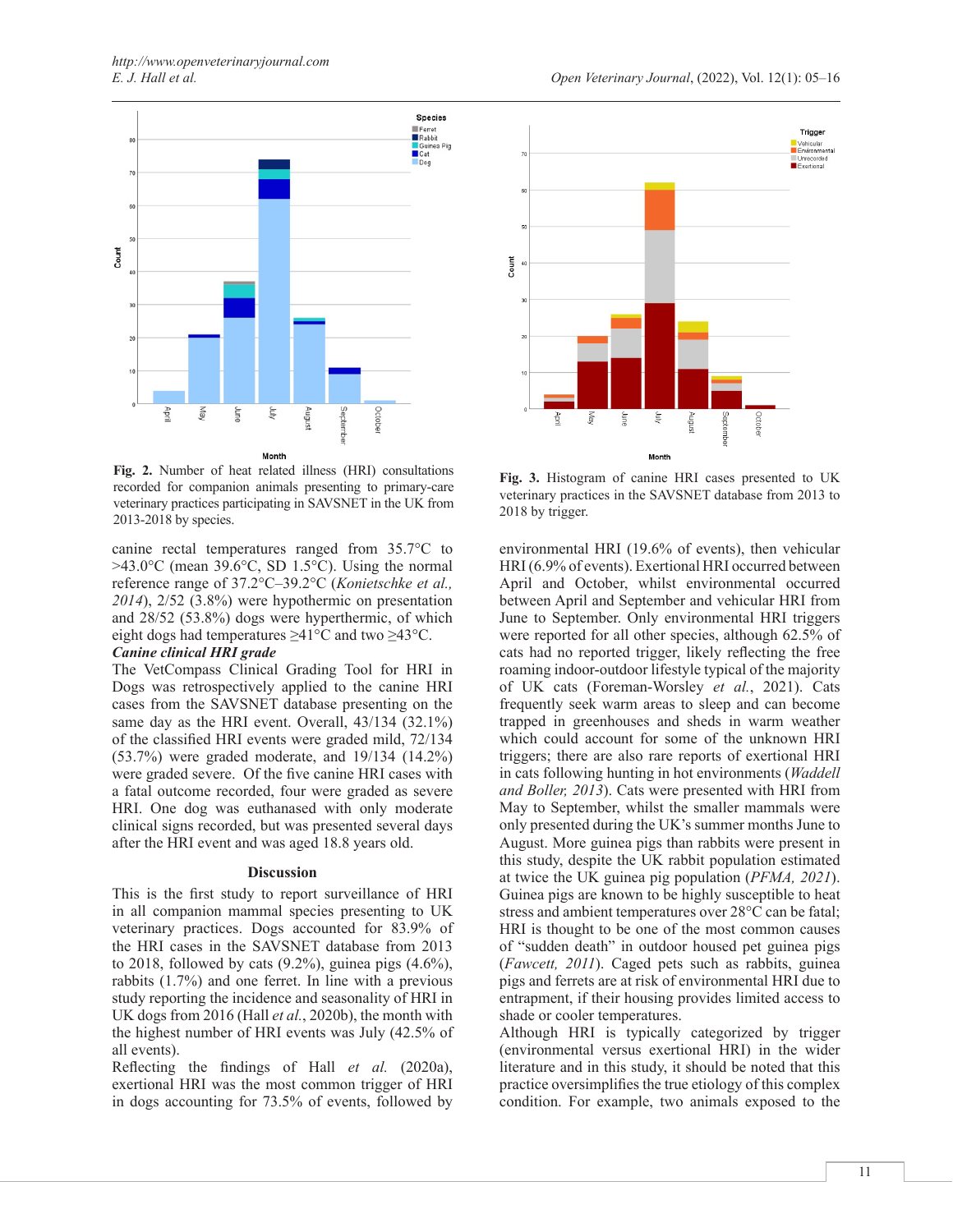| Presenting clinical sign | Cat          | Dog            | Ferret       | Guinea pig     | <b>Rabbit</b>  | <b>Total</b>   |
|--------------------------|--------------|----------------|--------------|----------------|----------------|----------------|
|                          | $n = 14$     | $n = 134$      | $n=1$        | $n = 7$        | $n = 2$        |                |
| Abnormal breathing       | 6            | 72             |              | $\overline{2}$ |                | 80             |
| Lethargy                 | 10           | 55             | $\mathbf{1}$ |                |                | 66             |
| Collapsed                |              | 46             |              | $\overline{2}$ | $\overline{2}$ | 50             |
| Vomit                    | 3            | 33             |              |                |                | 36             |
| Diarrhoea                |              | 16             |              |                |                | 17             |
| Hypersalivation          |              | 13             |              |                |                | 14             |
| Ataxia                   |              | 11             |              |                |                | 12             |
| A single seizure         |              | 7              |              | 1              |                | 8              |
| Obtunded mentation       |              | $\overline{4}$ |              | $\overline{4}$ |                | 8              |
| Haemorrhagic diarrhoea   | $\mathbf{1}$ | 5              |              |                |                | 6              |
| Multiple seizures        |              | $\overline{2}$ |              |                |                | $\mathfrak{D}$ |
| Petechiae/purpura        |              | $\overline{2}$ |              |                |                | $\overline{2}$ |

**Table 4.** Frequency of reported presenting clinical signs for companion animals presenting to veterinary practices with HRI from 2013 to 2018.

same ambient temperatures may respond differently depending on their individual physiology and underlying health. If one animal is obese, brachycephalic, elderly, or has an underlying heart or respiratory disease, they will likely have impaired thermoregulatory capacity compared to a young, mesocephalic, fit and healthy animal, and will therefore be at greater risk of developing HRI despite being exposed to the same environmental conditions. Likewise, most of the dogs presented to veterinary practices with exertional HRI in a previous study had participated in relatively lowintensity activity, namely walking (Hall *et al.*, 2020a). It is therefore likely that the combined effect of the physical activity alongside the ambient temperature generates the excess body heat that ultimately results in HRI developing, rather than just the effect of the exercise. Ultimately, HRI most commonly results from human action or inaction; animals develop HRI following exposure to a hot environment or exercise with or without a hot environment (Hall *et al.*, 2020a). Humans typically control their companion animal's environment, and with the possible exception of cats, also typically control their animal's activity levels. The continued practice of defining HRI by the trigger can therefore help to improve the public's understanding of the different underlying etiologies that can lead to HRI, a crucial step in promoting strategies to prevent HRI or mitigate HRI risk during heat wave events and increasingly hot summer periods.

The present study found that dogs aged 4–<6 years old were overrepresented compared to both the overall SAVSNET canine demographic and the 2016 canine demographic presenting to primary-care veterinary practices from the VetCompass programme, and dogs

aged 8–<10 years old were underrepresented compared to overall SAVSNET canine demographic. This finding differs slightly to the findings of a study reporting the incidence and risk factors for canine HRI in UK dogs during 2016, which reported that dogs aged over 12 years had the greatest odds of HRI (Hall *et al.*, 2020b). However, the same authors reported that younger dogs (under 8 years old) were more likely to develop exertional HRI (Hall *et al.*, 2020a), and used a much larger HRI study population. This could reflect the differences in the two demographics; as 5 years of patient presentations are included in the SAVSNET demographic including only animals booked for a consultation, this demographic is likely to have a higher percentage of elderly animals compared to the single year cohort from the VetCompass database which includes healthy animals that required no veterinary treatment.

Cats aged over 15 years old comprised 25% of the HRI cases, and the majority of events did not indicate the inciting trigger. Cats are not commonly exercised by their owners, and as previously mentioned, the majority of UK cats enjoy a free roaming indoor/outdoor lifestyle meaning they have greater control over their environment than most pet dogs and typically have more control over their activity levels. It is possible that older cats are at greater risk of HRI due to age related changes to thermoregulation (*Balmain et al., 2018*), and increased prevalence of underlying cardiac, respiratory and renal disorders (O'Neill *et al.*, 2015) which could impair thermoregulation through mechanisms such as respiratory function and increased likelihood of dehydration.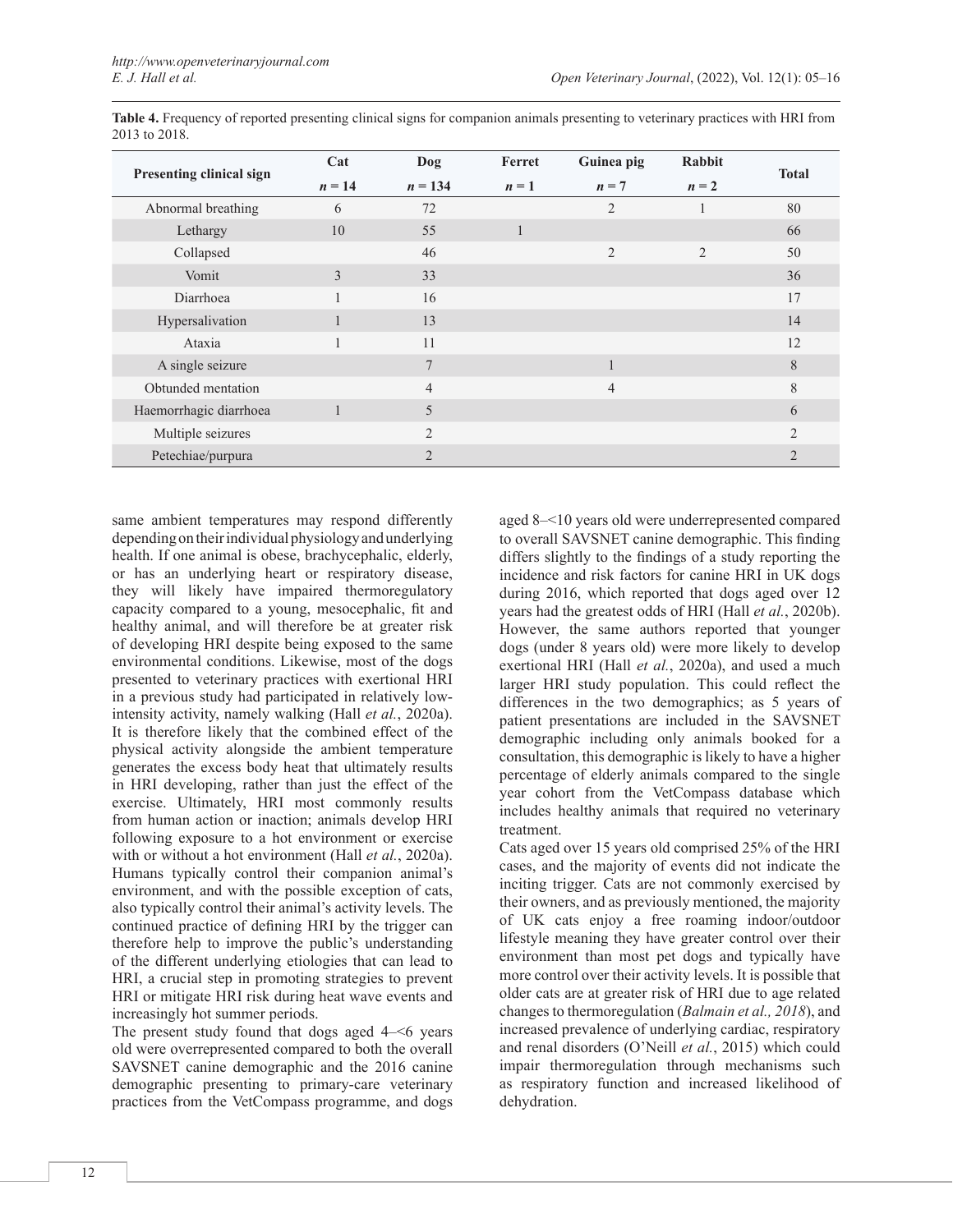Several dog breeds have previously been identified as having greater odds of HRI within the UK dog population: the Chow Chow, British Bulldog, French Bulldog, Dogue de Bordeaux, Greyhound, Cavalier King Charles Spaniel, Pug, English Springer Spaniel, and Golden Retriever (Hall *et al.*, 2020b). In the present study, the Springer Spaniel, Cavalier King Charles Spaniel, French Bulldog and British Bulldog were found to be overrepresented in the HRI case population, alongside the English Bull Terrier and the Weimaraner when compared to the VetCompass demographic. When compared to the SAVSNET demographic the British Bulldog was not significantly overrepresented, and the Labrador retriever was significantly underrepresented. With only 146 canine HRI events in the present study, limited confidence can be placed in the significance of these findings, especially for the less common breed types such as the British Bulldog, Weimaraner and English Bull Terrier. It must be remembered that only animals with booked consultations are included in the SAVSNET demographic meaning emergency presentations that present without a prior booking may not contribute to the dataset. It is also probable that for emergency presentations, such as HRI, triage of the presenting patient would be prioritised over entering a detailed consultation history into the database, therefore the true number of HRI events is likely to be higher than reported here.

Brachycephalic dogs are known to be at increased risk of HRI (*Drobatz and Macintire, 1996*; *Bruchim et al., 2006*; *Hall et al., 2020b*). The popularity of brachycephalic dogs has risen dramatically in the UK over the past decade, with the French Bulldog overtaking the Labrador Retriever to become the most commonly registered UK Kennel Club breed during 2018 (*The Kennel Club, 2018*). A previous study reported that brachycephalic dogs comprised 6.1% of a population of 104,233 UK dogs under veterinary care during 2013 (O'Neill *et al.*, 2017). A later study reported that the popularity of brachycephalic dogs had increased to account for 18.4% of a population of 905,543 dogs under primary veterinary care during 2016 (Hall *et al.*, 2020b). In the present study, 21.2% of the dogs presenting with HRI between 2013 and 2018 had a brachycephalic skull shape, suggesting that brachycephalic breeds were overrepresented in the HRI case population. This is in line with previous reports from both primary-care (Hall *et al.*, 2020b) and referral hospital populations (*Drobatz and Macintire, 1996*; *Bruchim et al., 2006, 2017b*).

Only brachycephalic rabbit breeds were present in the SAVSNET HRI case population, highlighting the need for further research into the potential health implications of brachycephalism in other companion animal species.

Mirroring the findings of a previous UK canine HRI study (*Hall et al., 2021*), abnormal breathing and lethargy were the most frequently reported clinical

signs from HRI cases for all species. All of the guinea pigs, and all but one of the dogs that died as a result of HRI presented with neurological dysfunction (ataxia, seizures, obtunded status, or coma), reflecting previous findings that neurological damage is associated with more severe HRI (*Bruchim et al., 2009*) and increased risk of death (*Hall et al., 2021*). None of the cats presented had collapse or obtunded mentation recorded in their clinical notes, and none of the electronic consultation records reported death as an outcome (however this could have occurred after the consultation). If the cats developed HRI outside, away from the home, they would have had to recover sufficiently to return home in order to be presented, thus some cats that are lost or found dead could potentially be severe HRI cases if their condition was too severe to recover from.

The canine patients were retrospectively graded using the recently proposed VetCompass Clinical Grading Tool (*Hall et al., 2021*). The distribution of cases by clinical HRI grade closely reflects those reported by Hall *et al.* (2021), with more moderate HRI cases than mild, and around 14% severe HRI cases. All bar one of the cases with a fatal outcome reported were graded severe, lending further support to the use of this clinical grading tool for assisting the recognition and management of HRI in dogs.

# *Limitations*

As previously noted, the SAVSNET database only gathers data from individual consultations rather than all consultations in an animal's electronic consultation record. The data used in this study only relate to single consultation events, meaning any follow up consultations (such as euthanasia or worsening of clinical signs) or preceding consultations were not used in the analysis unless also found by the search term used. It is therefore not possible to report HRI fatality rates from this study, nor is it prudent to attempt incidence estimation. It is also not possible to conduct a comprehensive retrospective cohort risk analysis, due to the lack of a complete demographic population. Only animals with a recorded consultation are included in the SAVSNET database, and as their full clinical record is not accessible, date of death cannot be determined in order to establish which animals were still alive in subsequent years.

This study is also limited to animals presenting for a booked veterinary consultation. Some owners may elect to manage a mild HRI case at home and only phone for advice, these cases would by definition not be included in such databases. Likewise, owners of small animals may find a deceased animal and simply bury the pet at home, meaning there would be no record of the animal's death and no diagnosis made. As previously noted, any cats developing severe HRI away from the home, may collapse and be unable to return meaning unless they are found by someone and presented to a veterinary practice, their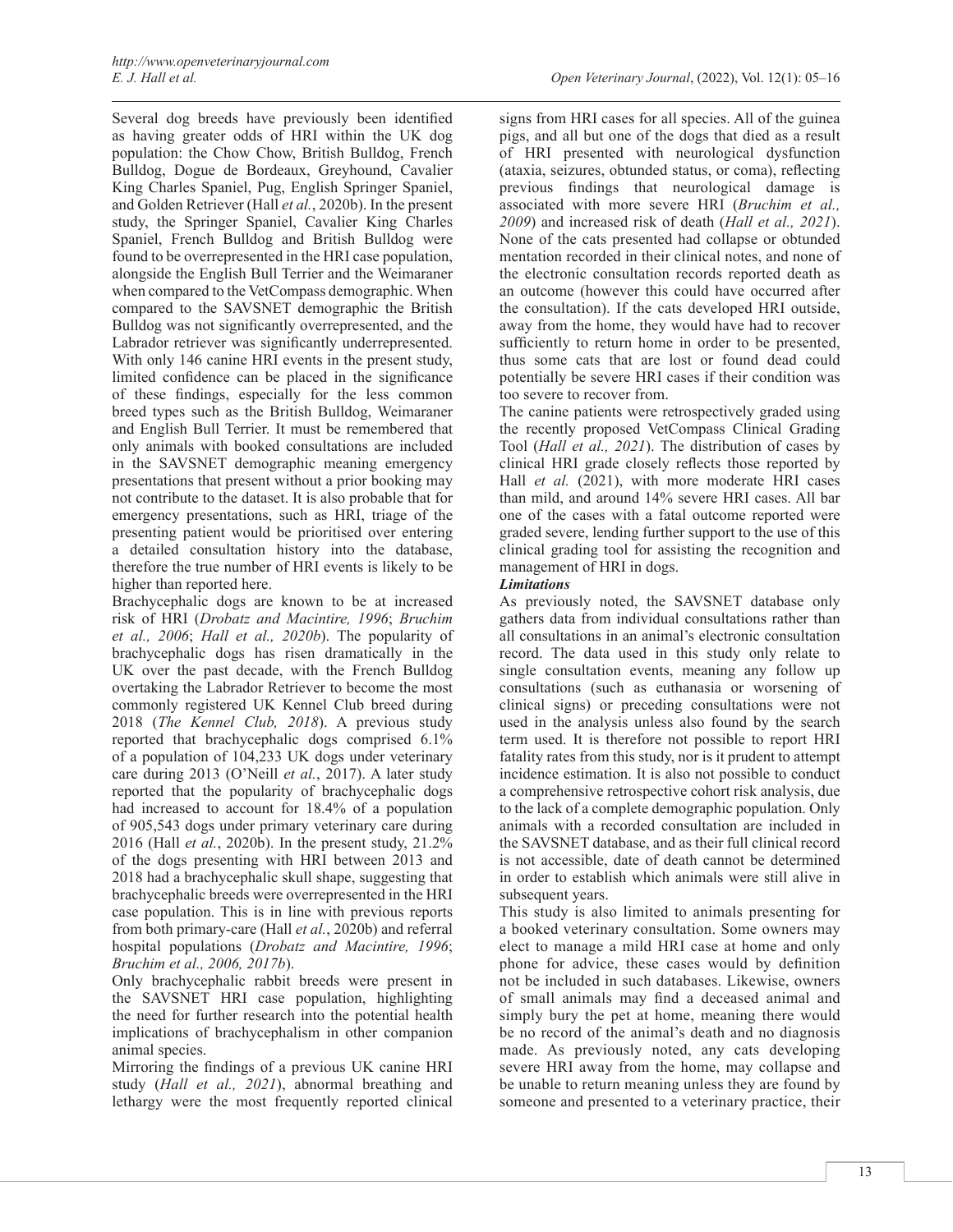deaths would also go unrecorded and undiagnosed. Additionally, owners may not wish to disclose the true cause of their pet's condition, particularly if the animal was left to die in a hot environment such as a car, due to feelings of guilt or fear of repercussions over failure to protect the animal's welfare (Hall *et al.*, 2020b). There is also the potential for animals to be exposed to further environmental heat stress during car journeys to the veterinary practice for treatment, meaning the contribution of vehicular confinement to HRI morbidity may be greater than it appears. It is therefore likely that the number of HRI events reported in this study does not reflect the true scale of HRI in the UK's companion animal population, and the true proportion of HRI events triggered by vehicular confinement may be higher. As previously noted, the lack of a definitive test for HRI and reliance upon clinician reported diagnosis or presumptive diagnosis for case identification could have resulted in misidentification for some animals (Hall *et al.*, 2020b).

The study is also limited by the issues and potential sources of bias inherently associated with using primary-care electronic patient record data, namely a lack of data completeness, potential for reporting bias from the veterinary professional entering the data, potential for incomplete information stemming from owner willingness or ability to disclose details relating to the events, and access to only those veterinary clinics actively participating in such research databases (*Sánchez-Vizcaíno et al., 2017*; *Hall et al., 2020a*). Therefore, the findings of this study can suggest associations, but require further exploration to determine true causation. Additionally, data relating to animal bodyweight, overweight status, coat type and coat colour were not accessible using the SAVSNET database, further studies are needed to explore the relative contribution of these factors to HRI risk.

#### **Conclusion**

This descriptive study included the UK's most popular companion mammal pets, highlighting the risk of HRI to all pet animals during the warmer summer months of June to August in the studied population. The findings support previous claims that exercise is the most common trigger of HRI in dogs, accounting for almost three quarters of all cases, while environmental HRI (a hot ambient temperature) accounted for all HRI events in cats, rabbits, guinea pigs and ferrets. Both brachycephalic dogs and rabbits appear to be overrepresented in the HRI case population, highlighting the importance of HRI awareness and prevention education for owners of these flat-faced animals, and adding further weight to the argument that breeders should consider health before aesthetics in all companion animal species.

#### **Acknowledgments**

The authors would like to thank data providers from veterinary practices (VetSolutions, Teleos, CVS Group and independent practitioners) and the wider SAVSNET team who supported this project. SAVSNET is currently funded by Dogs Trust as part of SAVSNET-Agile, and the SAVSNET team are grateful for the support and major funding from BBSRC and previously BSAVA. *Conflict of interest*

# The authors declare that there is no conflict of interest. *Author contributions*

EJH was responsible for the conception and design of the study, EJH, AJC, and ADR were responsible for

acquisition and extraction of the data. EJH carried out the analysis and drafted the manuscript. EJH, AJC, and ADR were involved in interpreting the results, revising the manuscript, and gave final approval of the version to be published. EJH, AJC, and ADR agree to be accountable for all aspects of the accuracy or integrity of the work.

### **References**

- Armstrong, L.E., Casa, D.J., Millard-Stafford, M., Moran, D.S., Pyne, S.W. and Roberts, W.O. 2007. American College of Sports Medicine position stand. Exertional heat illness during training and competition. Med. Sci. Sports Exerc. 39, 556–572; doi:10.1249/MSS.0b013e31802fa199
- Balmain, B.N., Sabapathy, S., Louis, M. and Morris, N.R. 2018. Aging and thermoregulatory control: the clinical implications of exercising under heat stress in older individuals. Biomed. Res. Int. 2018, 1–12; doi:10.1155/2018/8306154
- Bouchama, A. and Knochel, J.P. 2002. Heat stroke. N. Engl. J. Med. 346, 1978–1988; doi:10.1056/ NEJMra011089
- Bruchim, Y., Horowitz, M. and Aroch, I. 2017a. Pathophysiology of heatstroke in dogs—revisited. Temperature 4, 356–370; doi:10.1080/23328940.2 017.1367457
- Bruchim, Y., Kelmer, E., Cohen, A., Codner, C., Segev, G. and Aroch, I. 2017b. Hemostatic abnormalities in dogs with naturally occurring heatstroke. J. Vet. Emerg. Crit. Care 27, 315–324; doi:10.1111/ vec.12590
- Bruchim, Y., Klement, E., Saragusty, J., Finkeilstein, E., Kass, P. and Aroch, I. 2006. Heat stroke in dogs: a retrospective study of 54 cases (1999–2004) and analysis of risk factors for death. J. Vet. Intern. Med. 20, 38–46; doi:10.1111/j.1939-1676.2006.tb02821.x
- Bruchim, Y., Loeb, E., Saragusty, J. and Aroch, I. 2009. Pathological findings in dogs with fatal heatstroke. J. Comp. Pathol. 140, 97–104; doi:10.1016/j. jcpa.2008.07.011
- Carter, A.J., Hall, E.J., Connolly, S.L., Russell, Z.F. and Mitchell, K. 2020. Drugs, dogs, and driving: the potential for year-round thermal stress in UK vehicles. Open Vet. J. 10, 216–225; doi:https://doi. org/10.4314/ovj.v10i2.11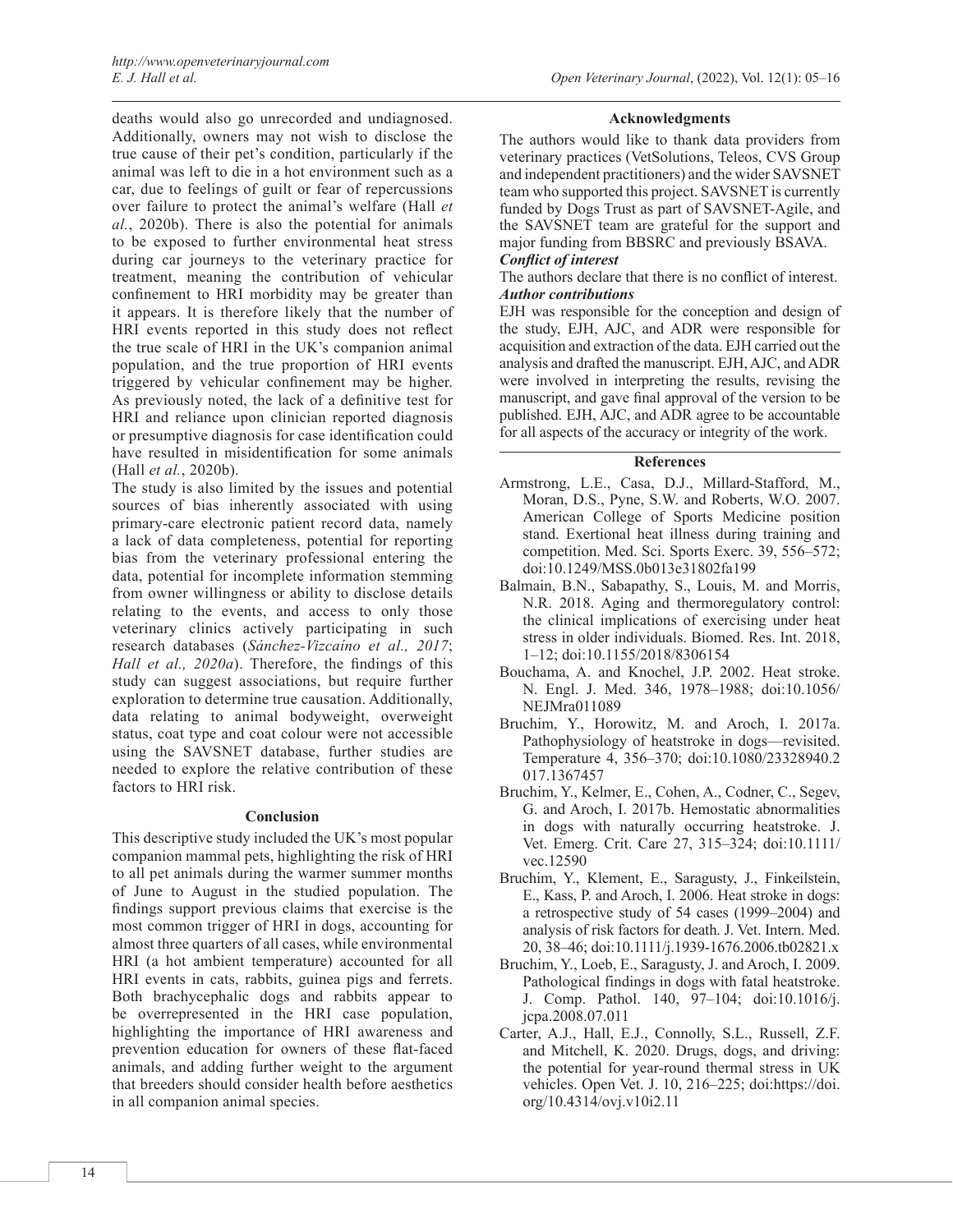- Dean, A.G., Dean, J.A., Coulombier, D., Brendel, K.A., Smith, D.C. and Burton, A.H. 2014. Epi info: Version 7.0: A word processing database and statistics program for public health on IBMcompatible microcomputers. Atlanta, GA: Centers of Disease Control and Prevention.
- Drobatz, K.J. and Macintire, D.K. 1996. Heat-induced illness in dogs: 42 cases (1976–1993). J. Am. Vet. Med. Assoc. 209, 1894–1899.
- Duggal, G. 2018. Add your voice to the dogs die in hot cars campaign. Vet. Rec. 182, 522–523; doi:10.1136/vr.k1985
- Duzinski, S.V., Barczyk, A.N., Wheeler, T.C., Iyer, S.S. and Lawson, K.A. 2014. Threat of paediatric hyperthermia in an enclosed vehicle: a yearround study. Inj. Prev. 20, 220–225; doi:10.1136/ injuryprev-2013-040910
- Elnagar, S.A. 2010. Royal jelly counteracts bucks' "summer infertility." Anim. Reprod. Sci. 121, 174– 180; doi:10.1016/j.anireprosci.2010.05.008
- Espinosa, J., Ferreras, M.C., Benavides, J., Cuesta, N., Pérez, C., García Iglesias, M.J., García Marín, J.F. and Pérez, V. 2020. Causes of mortality and disease in rabbits and hares: a retrospective study. Animals 10, 158; doi:10.3390/ani10010158
- Fawcett, A. 2011. Management of husbandry–related problems in guinea pigs. In Pract. 33, 163–171; doi:10.1136/inp.d1812
- Foreman-Worsley, R., Finka, L.R., Ward, S.J. and Farnworth, M.J. 2021. Indoors or outdoors? An international exploration of owner demographics and decision making associated with lifestyle of pet cats. Animals 11, 253; doi:10.3390/ani11020253
- Gauer, R. and Meyers, B.K. 2019. Heat-related illnesses. Am. Fam. Phys. 99, 482–489; doi:10.1177/216507990705500704
- Hall, E.J., Carter, A.J., Bradbury, J., Barfield, D. and O'Neill, D.G. 2021. Proposing the VetCompass clinical grading tool for heat-related illness in dogs. Sci. Rep. 11, 6828; doi:10.1038/s41598-021-86235-w
- Hall, E.J., Carter, A.J. and O'Neill, D.G. 2020a. Dogs Don't die just in hot cars—exertional heat-related illness (heatstroke) is a greater threat to UK dogs. Animals 10, 1324; doi:10.3390/ani10081324
- Hall, E.J., Carter, A.J. and O'Neill, D.G. 2020b. Incidence and risk factors for heat-related illness (heatstroke) in UK dogs under primary veterinary care in 2016. Sci. Rep. 10, 9128; doi:10.1038/ s41598-020-66015-8
- Harris, L.M. 2015. Ferret wellness management and environmental enrichment. Vet. Clin. North Am. Exot. Anim. Pract. 18, 233–244; doi:10.1016/j. cvex.2015.01.007
- Konietschke, U., Kruse, B.D., Müller, R., Stockhaus, C., Hartmann, K. and Wehner, A. 2014. Comparison of auricular and rectal temperature measurement in normothermic, hypothermic, and hyperthermic dogs. Tierarztl. Prax. Ausg. K Kleintiere Heimtiere 42, 13–19.
- Lewis, A.M. 2007. Heatstroke in older adults. Am. J. Nurs. 107, 52–56; doi:10.1097/01. NAJ.0000271850.53462.06
- Lowe, D., Ebi, K.L. and Forsberg, B. 2011. Heatwave early warning systems and adaptation advice to reduce human health consequences of heatwaves. Int. J. Environ. Res. Public Health 8, 4623–4648; doi:10.3390/ijerph8124623
- Met Office. 2019. Exceptional warmth February 2019. Available via https://www.metoffice. gov.uk/binaries/content/assets/metofficegovuk/ pdf/weather/learn-about/uk-past-events/ interesting/2019/2019\_002\_february\_warmspell. pdf (Accessed 9 September 2019).
- Miller, J.B. 2015. Chapter 10—Hyperthermia and fever. In Small animal critical care medicine, 2nd ed. Eds., D.C. Silverstein and K. Hopper. St. Louis, MO: Elsevier, pp: 55–59; doi:10.1016/B978-1- 4557-0306-7.00010-6
- O'Neill, D.G., Church, D.B., McGreevy, P.D., Thomson, P.C. and Brodbelt, D.C. 2015. Longevity and mortality of cats attending primary care veterinary practices in England. J. Feline Med. Surg. 17, 125– 133; doi:10.1177/1098612X14536176
- O'Neill, D.G., Lee, M.M., Brodbelt, D.C., Church, D.B. and Sanchez, R.F. 2017. Corneal ulcerative disease in dogs under primary veterinary care in England: epidemiology and clinical management. Canine Genet. Epidemiol. 4, 5; doi:10.1186/s40575-017-0045-5
- O'Neill, D.G., Phillipps, S.A., Egan, J.R., Brodbelt, D., Church, D.B. and Volk, H.A. 2020. Epidemiology of recurrent seizure disorders and epilepsy in cats under primary veterinary care in the United Kingdom. J. Vet. Intern. Med. 34, 2582–2594; doi:10.1111/jvim.15881
- PFMA. 2021. Historical pet population. Available via https://www.pfma.org.uk/historical-pet-population (Accessed 18 April 2021).
- Radford, A.D., Singleton, D.A., Jewell, C., Appleton, C., Rowlingson, B., Hale, A.C., Cuartero, C.T., Newton, R., Sánchez-Vizcaíno, F., Greenberg, D., Brant, B., Bentley, E.G., Stewart, J.P., Smith, S., Haldenby, S., Noble, P.J.M. and Pinchbeck, G.L. 2021. Outbreak of severe vomiting in dogs associated with a canine enteric coronavirus, United Kingdom. Emerg. Infect. Dis. 27, 517–528; doi:10.3201/eid2702.202452
- Ramsey, I.K. and Tasker, S. 2017. Chapter 48—Fever. In Textbook of veterinary internal medicine 8th ed. Eds., S.J. Ettinger, E.C. Feldman and E. Côté. St. Louis, MO: Elsevier, pp: 679–694.
- RAWF. 2015. Heat wave—how to keep your bunnies cool. Available via https://rabbitwelfare.co.uk/heatwave-how-to-keep-your-bunnies-cool/ (Accessed 17 April 2021).
- RAWF. 2017. Summer dangers. Available via https:// rabbitwelfare.co.uk/wp-content/uploads/2017/03/ Summer-Dangers-poster.pdf (Accessed 17 April 2021).